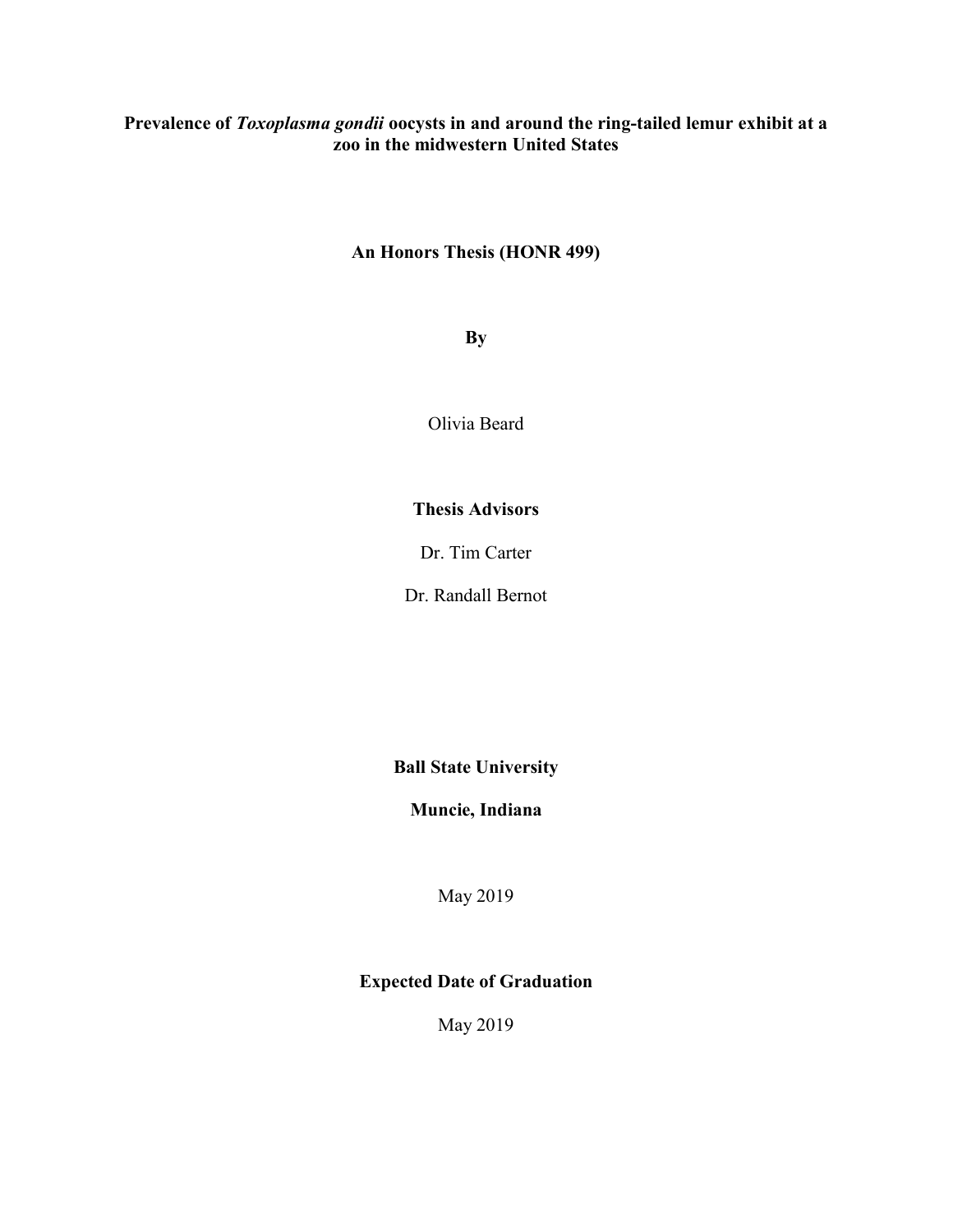### **ABSTRACT**

 Toxoplasma gondii is a parasite for which felids are the definitive hosts and the oocysts are shed in the felid's feces. Oocysts that are prevalent in the soil where ring-tailed lemurs (Lemur catta) live can be ingested by them and infect them with toxoplasmosis, which can lead to reproductive problems, anorexia, cellular necrosis, depression, and even death. Soil samples were taken from the inside and outside of the ring-tailed lemur exhibit at a zoo in the Midwest to determine the prevalence of *Toxoplasma gondii* oocysts there. Samples were taken through two separate treatments to isolate the oocysts from the soil. Both treatments of both inside samples and outside samples did not return any isolated oocysts. Even though Toxoplasma gondii oocysts were not found in the soil samples that were taken for this study, the ring-tailed lemurs at this zoo have still gotten toxoplasmosis, so more research is necessary to determine how this is happening. Recommendations for lowering the risk to the lemurs at this zoo include reevaluating the construction of their exhibit and taking other preventative measures to avoid this disease.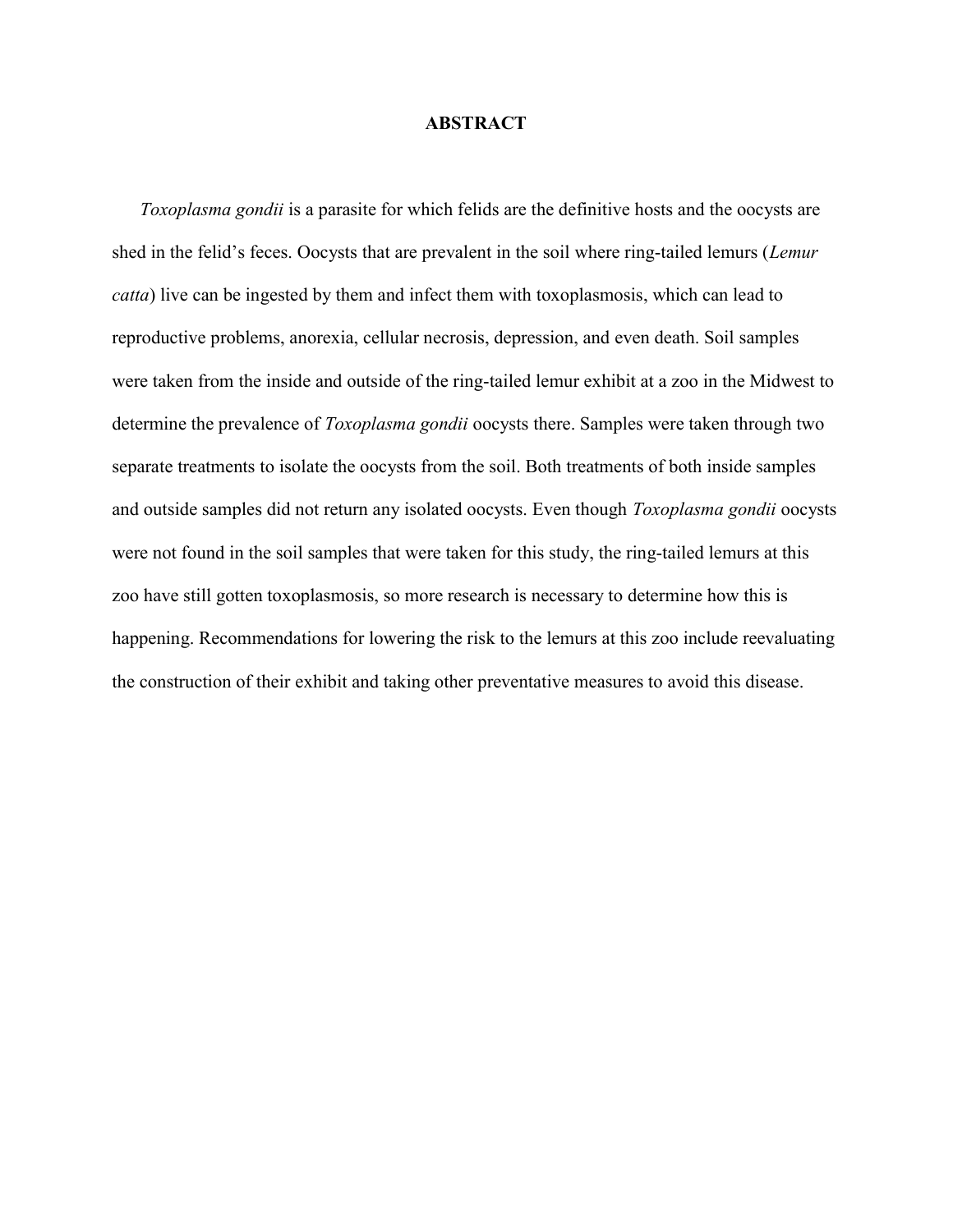### ACKNOWLEDGMENTS

 Special thanks go to my faculty advisors, Dr. Tim Carter and Dr. Randall Bernot, and my honors advisor, Dr. Barbara Stedman for their collective guidance and encouragement during this semester-long thesis project. Thanks also go to Dr. Jessi Haeft for allowing me to borrow a soil auger for sampling.

 Without support from the Josie and Geoff Fox Research Fund at Ball State University, this project would not have been possible to carry out. I also thank the Zoo in the Midwest that allowed me to conduct research involving their grounds and their animals.

 Finally, I would like to thank my family and friends for their support during this long process at the end of my undergraduate career.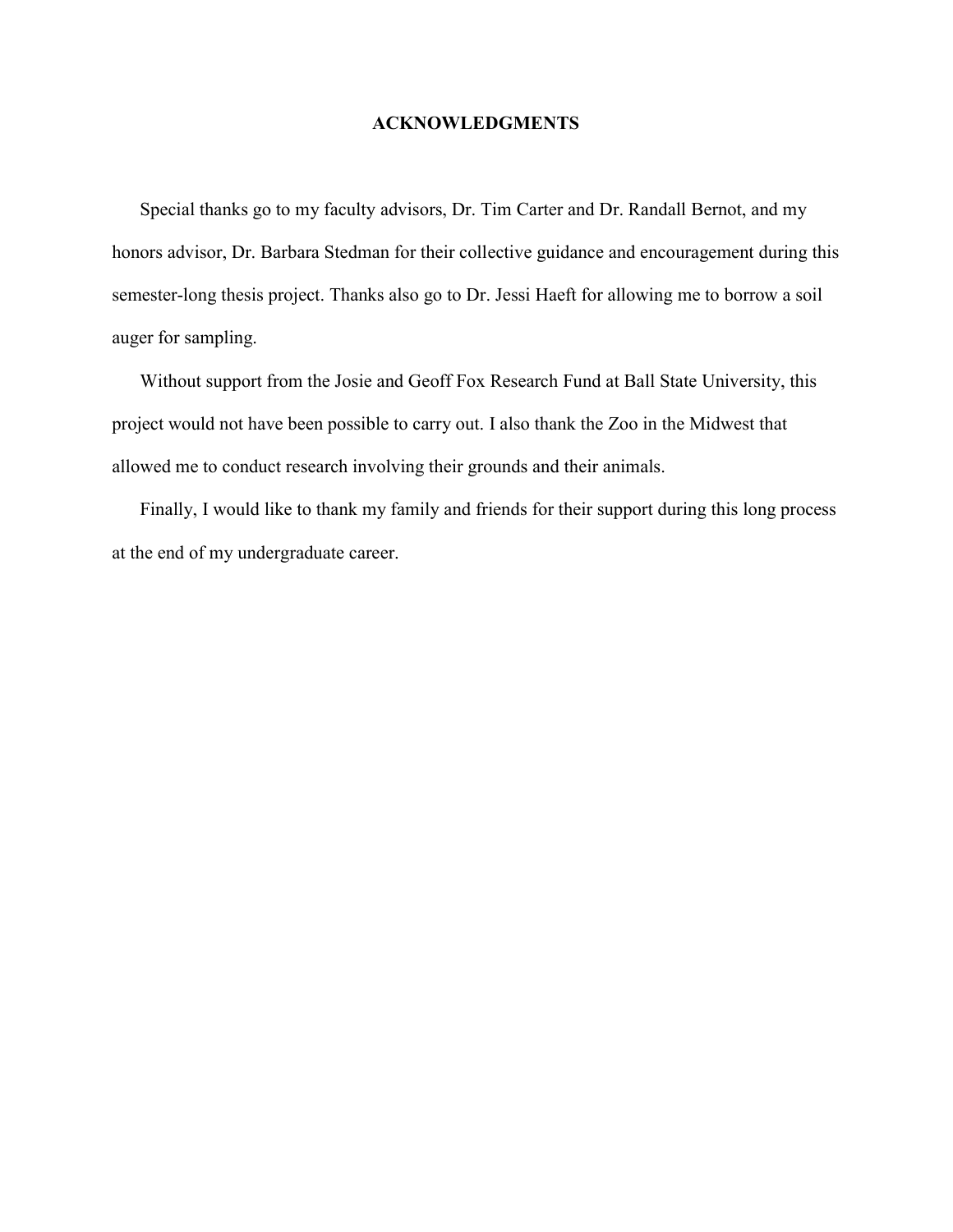### PROCESS ANALYSIS STATEMENT

When it came time for me to have my thesis meeting with the honors college in early fall semester 2018, I knew I wanted to do a scientific research project that related to my field, but I wasn't sure exactly what yet. My initial idea was to do a comparative analysis of great ape enrichment between accredited zoos and non-accredited zoos in the midwestern United States. I was planning on doing interviews, visiting the institutions, and doing a write-up on the differences (if any) in quality of great ape enrichment between the two. My honors thesis advisor, Dr. Barb Stedman, thought that this was a good idea and recommended that I find a faculty advisor to talk it over with. However, upon picking Dr. Tim Carter as my advisor, he advised me to pick a different topic. He feared that I would have a hard time fitting it all into one semester, and said that in his experience, it takes a while to schedule interviews with busy zoo officials. I picked Dr. Carter as my main advisor because he is the mammalogist in the Biology Department. I have taken a couple of classes with him, Mammalogy and Wildlife Biology, and they have proven to be the most useful courses for my career in animal care that I have taken here at Ball State. Additionally, he has overseen both of my internships and helped me get college credit for completing them, and I am going on a field study to Costa Rica with him in the summer of 2019. I knew Dr. Carter well and I trusted that he would be an excellent advisor for my thesis project.

 However, after that initial meeting with Dr. Carter, I will admit that I was feeling discouraged. I had no ideas about what to do for my thesis at this point, so I took a week or so to think about other possible projects. My honors thesis, "Prevalence of Toxoplasma gondii oocysts in and around the ring-tailed lemur exhibit at a zoo in the midwestern United States," originated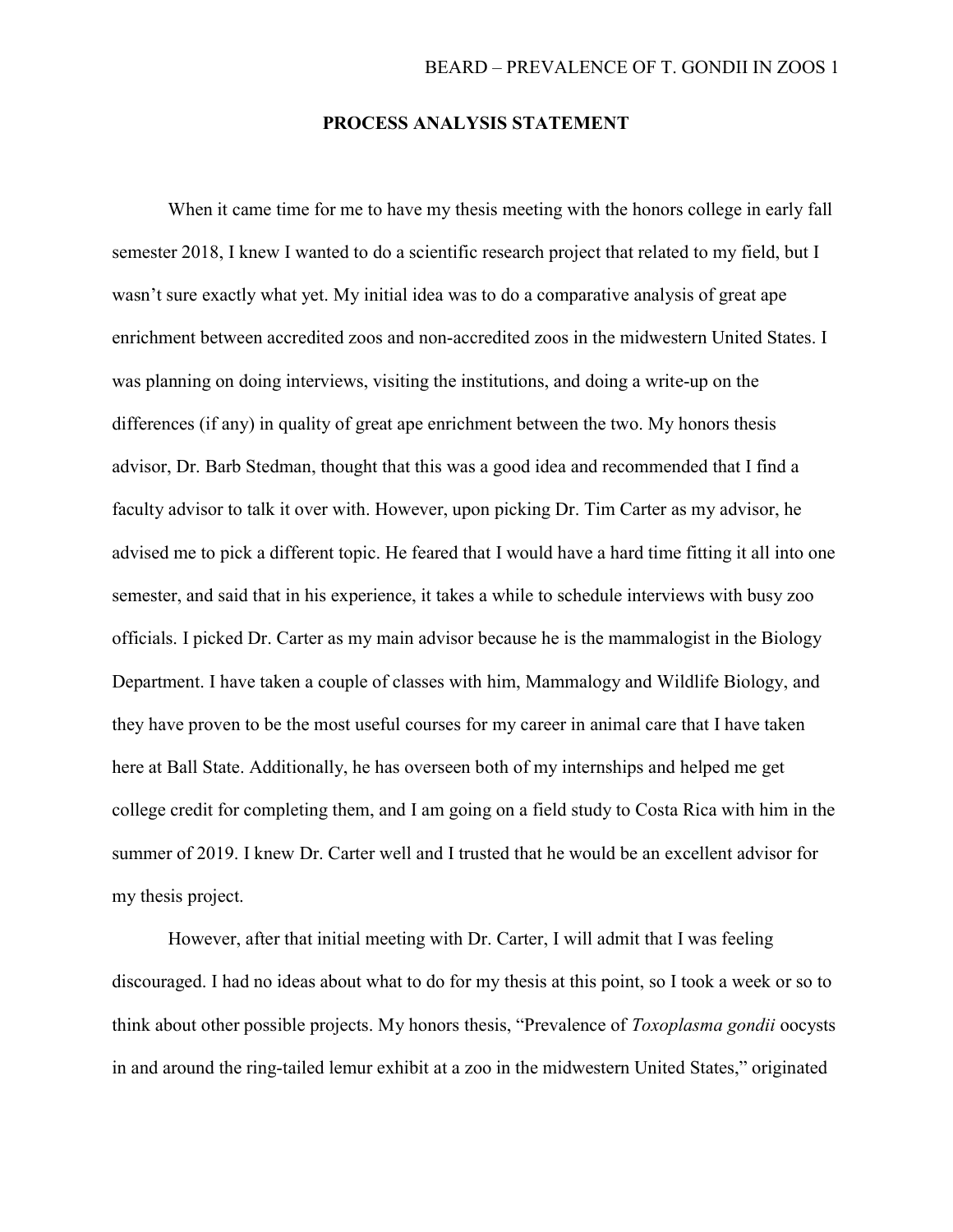as an interest I had in Toxoplasma gondii upon learning about it in my parasitology class that week. I have always thought that parasites were fascinating, but this one stood out to me, as I had heard about it before from working in animal rescue, an animal hospital, and a zoo that I interned at. That day in class, I recalled talking to the primate zookeepers (during my internship over the summer) about a disease called Toxoplasmosis that had killed a few of the ring-tailed lemurs over the past several years. I didn't know what this was at the time, but I connected the dots and raised my hand in class to tell my professor, Dr. Randall Bernot, about what I had heard at the zoo. He was quite interested because there isn't a lot known about the parasite and the disease it causes, so it was interesting to him that it affected the lemurs. Lemurs are primates like humans, but they are considered prosimians, which are much more primitive. I began to wonder about Toxoplasma gondii after this, and questions went through my mind, including: how does it affect lemurs differently than it affects humans? How did the lemurs get the disease? Where is the parasite coming from? Is there anything the zoo can do to minimize its harmful effects on this endangered species?

 I met with Dr. Bernot during his office hours to talk about my interest in Toxoplasma gondii a little bit more, and I brought up that I was trying to find a thesis idea and that this might have been something I could go off of. I really cared about how Toxoplasmosis was negatively affecting the lemurs, and I found myself wanting to help solve the problem. The honors thesis was a perfect opportunity to do just that. I met further with Dr. Bernot about how exactly I could go about analyzing how the lemurs were getting the disease. I learned that felids, or cats, are carriers of the parasite *Toxoplasma gondii* and that they shed their oocysts in their feces. When ingested, these oocysts can cause a range of problems depending on the organism that ingests them. I asked Dr. Bernot to be my co-advisor for my honors thesis because of his expertise in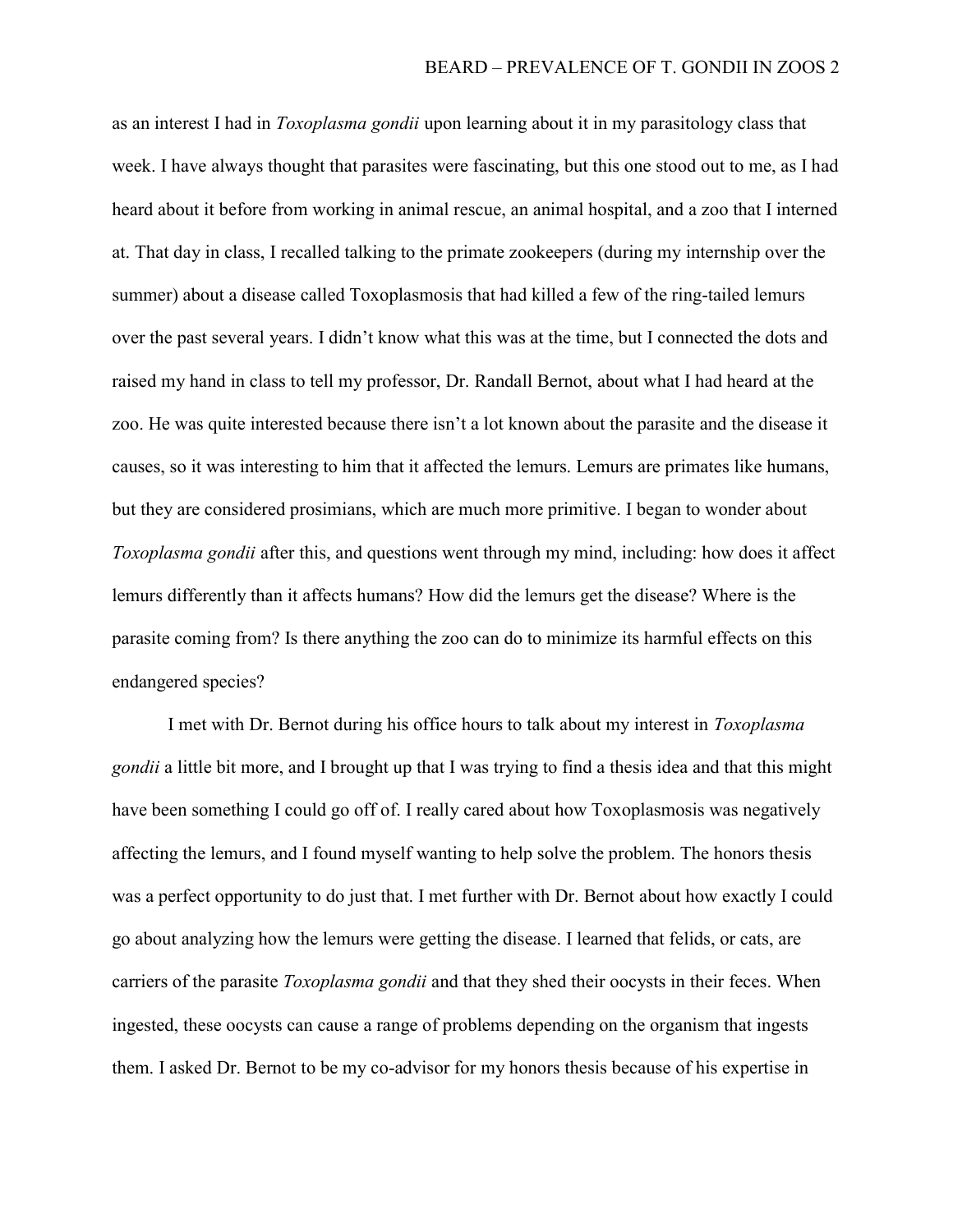parasitology and ecology. I took Invertebrate Zoology and Parasitology with him, so I was confident in my decision because it was clear that he had a lot of knowledge on the subject.

 The process of carrying out this thesis came with some challenges right from the beginning. Completing my proposal to turn into Dr. Stedman was simple enough, but it was denied because it did not contain everything that was outlined in the Honors Thesis Guide. Initially, I had included those things, but omitted them after speaking to my faculty advisors about how a typical scientific research proposal is done. I was able to quickly correct my proposal and get it approved the second time. Contacting the zoo that I carried out my research with was simple enough, but when it came time to submit my proposal to them, it took three months for them to get back to me despite constant reminders. It wasn't until January 2019 that I received the go-ahead from the zoo. This made me increasingly nervous because if the zoo denied my research proposal, my project would simply turn into a literature review over Toxoplasma gondii in lemurs, and I wanted to take it further than that by doing the physical research myself. Once I was approved to take soil samples from the zoo's property, an additional obstacle became apparent: I had to wait until the soil was not frozen to be able to actually take a sample. Because of this, I had a few extra weeks to do research on my topic, but unfortunately that resulted in a few less weeks to actually do the lab work with the soil samples.

 Communication issues did not stop with the zoo. Due to both of my advisors' busy schedules, it was difficult to work out meeting times and get responses to emails quickly. Waiting on permission from the zoo, edits of my proposal, and meetings with my advisors was something that was frustrating, but part of the overall process. It was a hard lesson to learn that not everything in life goes according to plan, and that is okay. Another challenge that I faced was struggling with time management in general. Waiting was difficult for me because I often felt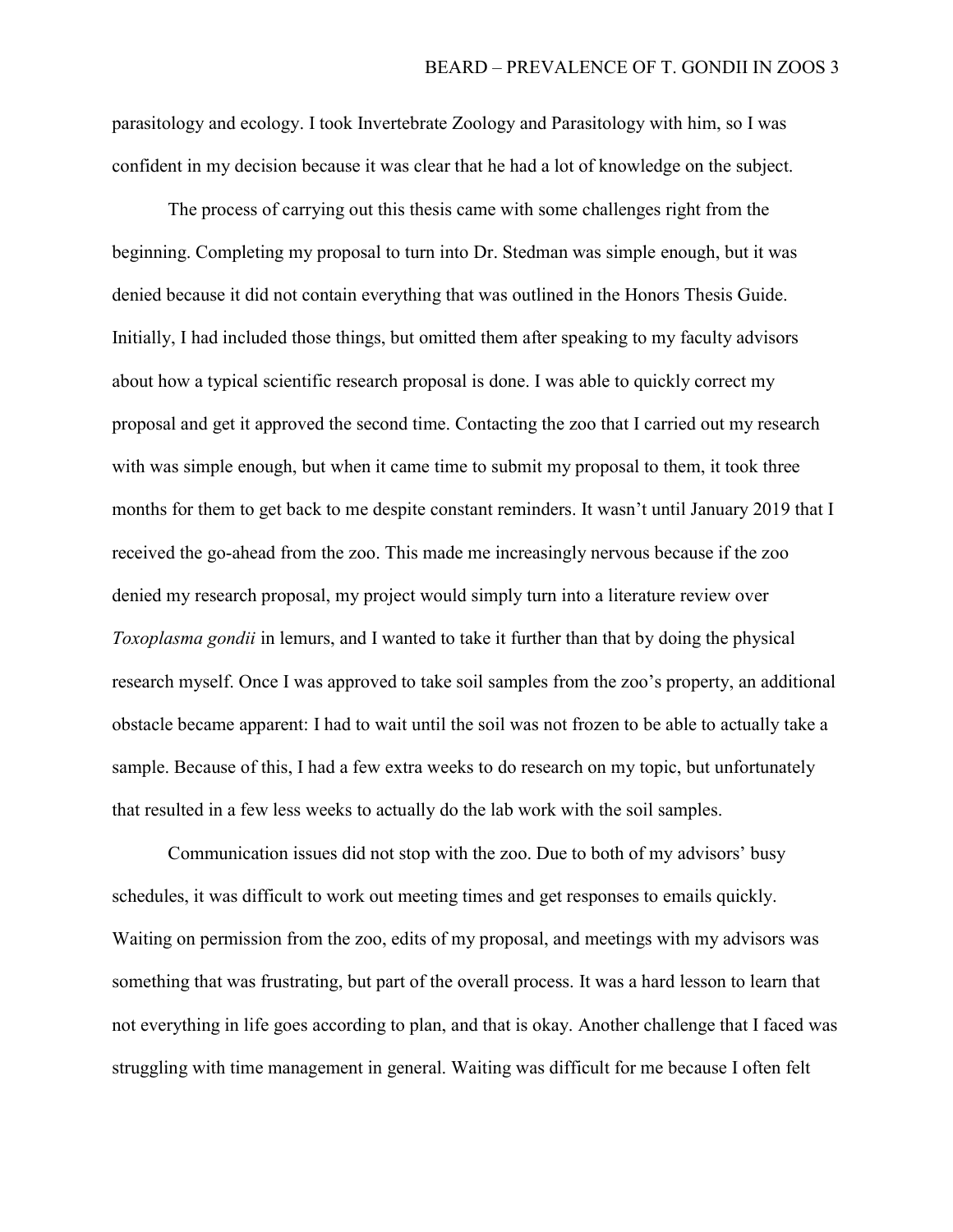that I was at a complete standstill, when that was not true. However, while waiting on the weather to turn warm enough to go to the zoo, I applied for the Josie and Geoff Fox Research Fund Grant and got it. That grant allowed me to purchase a cooler and Ziploc baggies to use when collecting soil samples. It also paid me back for gas used to drive to the zoo and back. I also contacted Dr. Jessi Haeft in the Department of Natural Resources and she loaned me a soil auger to use. A soil auger is a type of probe that is used to remove a core of soil from the ground without having to dig it up. With all the supplies that I needed, I was eventually able to make my trip to the zoo and successfully take soil samples with the help of primate curator Peggy Hoppe.

 The lab work was extremely daunting and extensive throughout my analysis because it was like I had to learn a brand new science. I had taken a Parasitology course, but it did not involve actually finding oocysts in soil, so the methods that I used were completely foreign to me. I figured it out with some help from Dr. Bernot, but he had never done this either, so it was definitely a learning process for both of us. It may be difficult to understand the methods section of this thesis, so I will explain what I did in the lab. I began by adding some soil from each sample to a test tube and adding 2% sulfuric acid to it, which I diluted myself in the lab. I then added deionized water to each, which is simply water with no positive or negative charge to it. Each sample was then taken through a process, Treatment A, where I filtered it through a fine mesh sieve, centrifuged it (spun it), vortexed it (mixed it), added a sugar-water solution, centrifuged it again, added regular water, centrifuged it again, then preserved what was left over to analyze later. I took each sample through another process, Treatment B, where I separated it into two tubes, added a sugar-water solution, centrifuged it, added regular water, centrifuged it again, mixed the two tubes together added water once more, and centrifuged it again. The result was then preserved to be analyzed along with the others. The analysis process involved preparing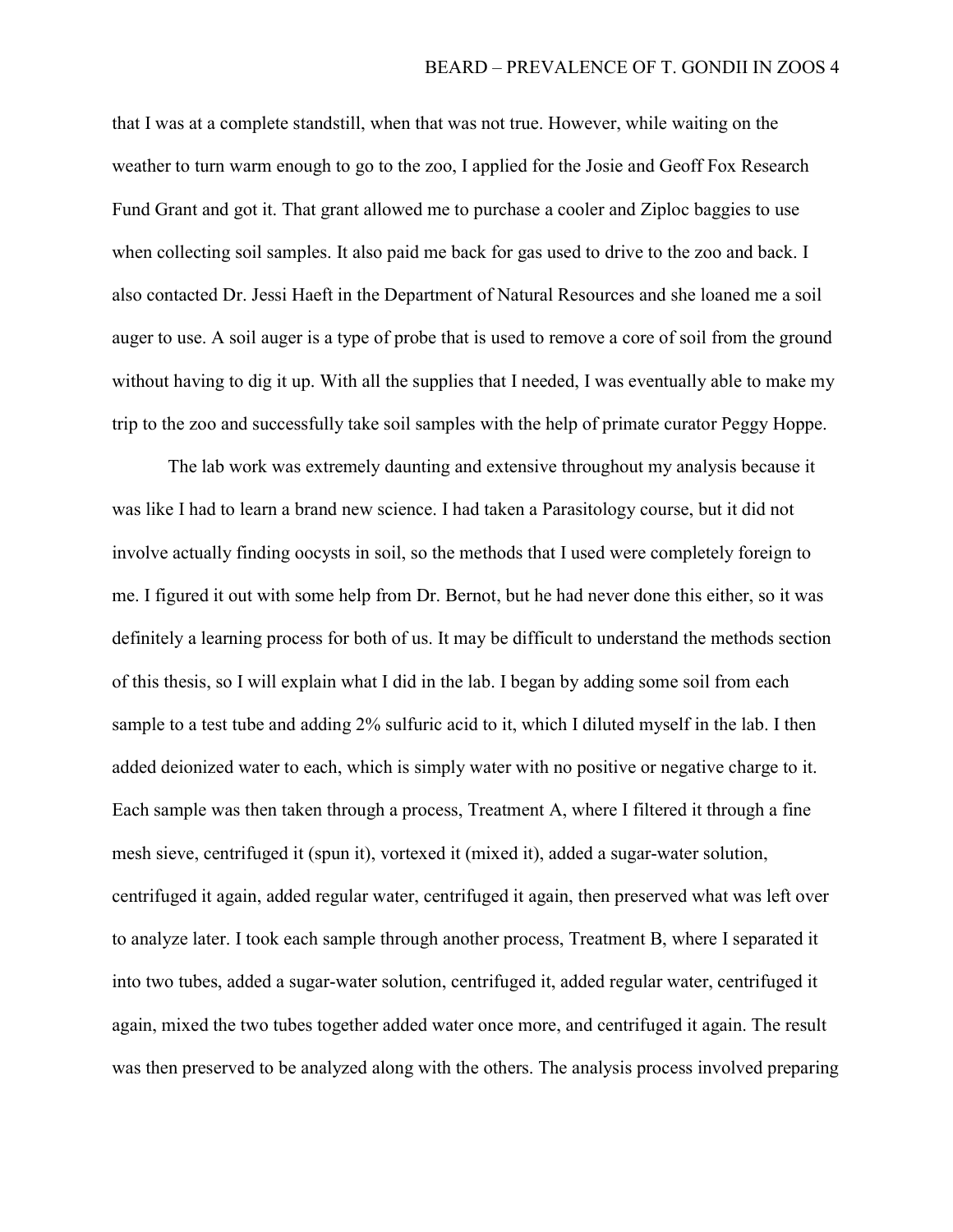a microscope slide with a small amount of sediment from each processed sample and inspecting it through a compound microscope to look for Toxoplasma gondii oocysts.

 Although this project had its fair share of challenges, it also provided me with some great insights, as well. I realized through studying Toxoplasmosis that parasitology is something that I could see myself going to graduate school for. I never expected to like invertebrates so much, but the connections that I have made between parasites and mammals have intrigued me, and I hope to be able to research them more. My plans after graduation involve a full time position at a zoo, which is amazing, but this project has planted a seed about graduate school that has never been there before, so who knows where this will take me in the future. Additionally, I never expected that I would be able to help animals in this way. I have always known that I wanted to work with animals, and my time as a biology major at Ball State has directed me to the zoology path to work with exotic and endangered species. This project inspired me to never let anyone tell me that my work isn't important, because any effort to protect our Earth and the animals on it is not wasted. I didn't realize how much more I could be doing, however, with the species that I have worked with, until I began this project and became interested in epidemiology and parasitology. I now know that I can make an even bigger impact by paying attention to how these things affect animals.

 Personally, this project means a lot to me. I have poured my heart and soul into it and I am proud of my work. To me, my thesis is meaningful because it is yet another way for me to use my skills to help endangered animals. I have struggled with the fact that I am only one person and have felt inadequate when facing the issue of endangered species conservation. However, through this project, I have come to realize that even though I may be one person, I have the skills and education to do more than I ever thought. Along with a way to help animals,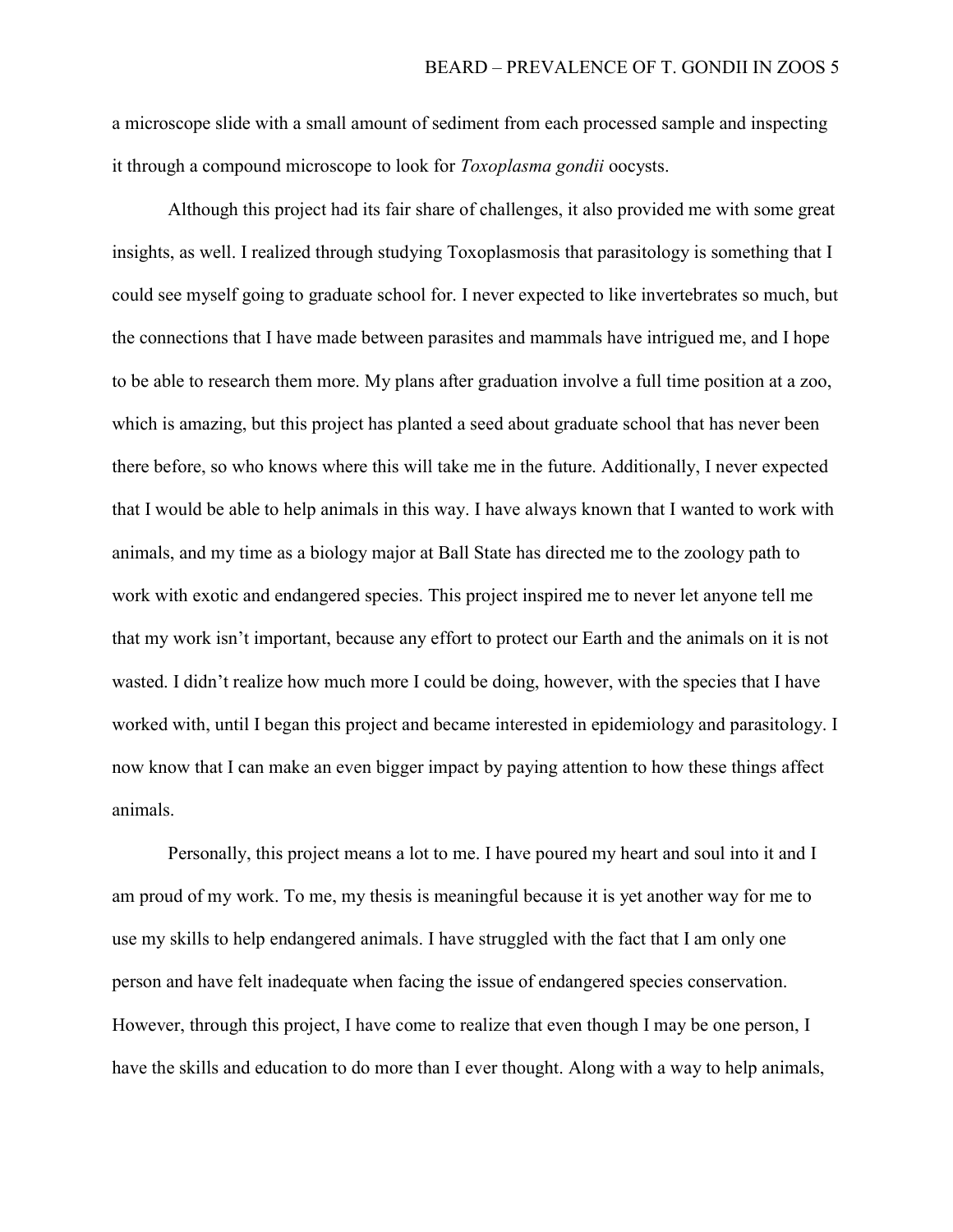this project could mean that more research will be done on the subject that could lead to a decrease in toxoplasmosis in ring-tailed lemurs and other primates. Additionally, this project could lead to an improvement in captive life for primates susceptible to toxoplasmosis.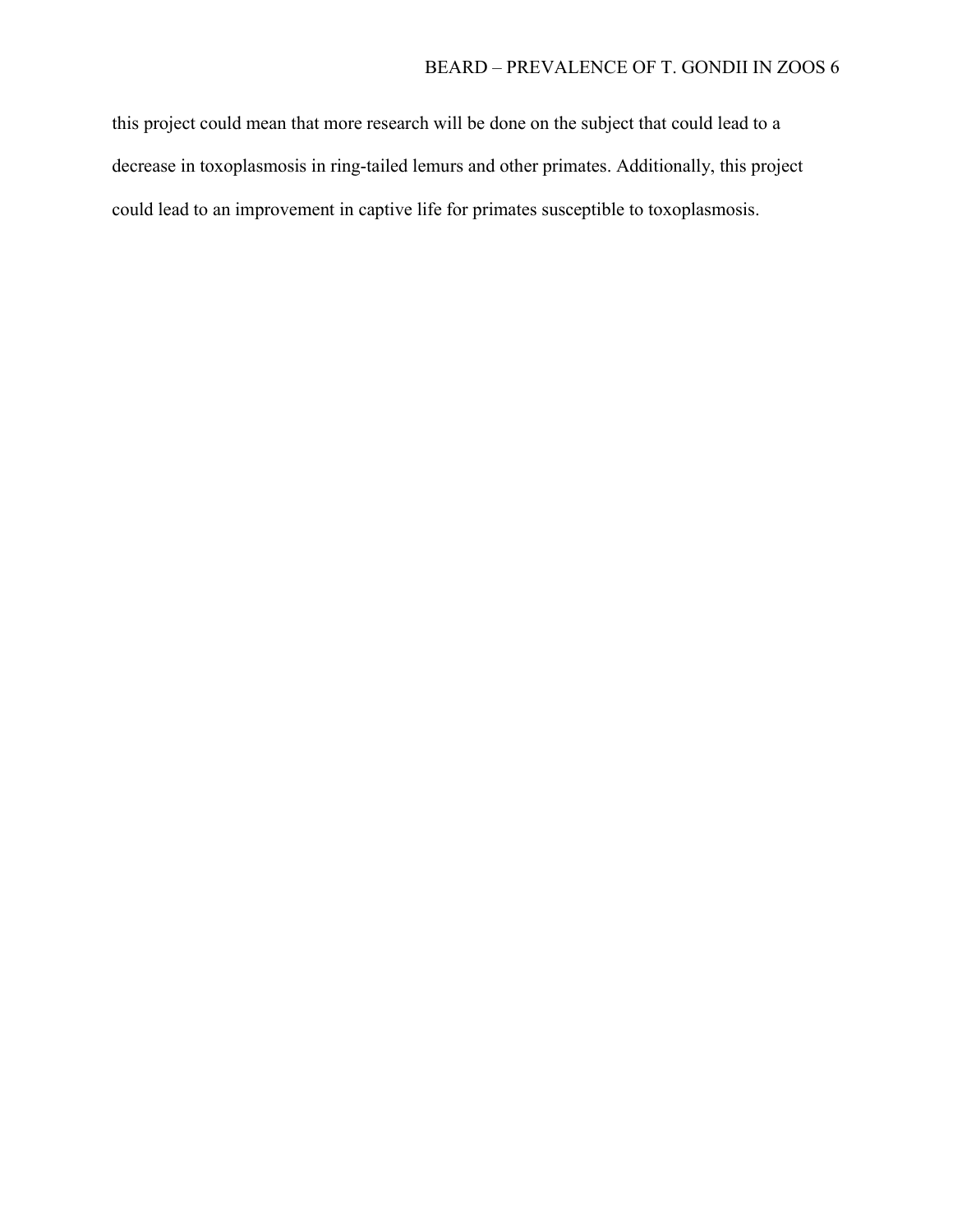# PREVALENCE OF TOXOPLASMA GONDII OOCYSTS IN AND AROUND THE RING-TAILED LEMUR EXHIBIT AT A ZOO IN THE MIDWESTERN UNITED STATES

Olivia Beard

Department of Biology and Honors College, Ball State University onbeard@bsu.edu

### INTRODUCTION

**Toxoplasma gondii:** Toxoplasma gondii is a parasite for which domestic or feral cats are the definitive hosts. The oocysts of the parasite are shed in cat's feces. They then mature in the soil until another animal comes in contact with them (Jones et al. 2009). The other animal, usually a rodent or livestock, ingests them and becomes infected. Though this parasite and its infection are common in both humans and other animals, its life cycle was unknown until approximately the 1970s (Dubey et al., 1970). Toxoplasma gondii prevalence was higher among feral cats than domestic cats according to a survey done in 2005 (Vollaire et al., 2005). Cats do not usually present with clinical problems from infection with toxoplasmosis, but with severe infections they can develop fever, pneumonia, and damages to the central nervous system. Prevalence of Toxoplasma gondii in cats is typically documented through directly finding oocysts in their feces or indirectly doing serological studies for antibodies (Pereira et al., 2018).

Humans can be infected by *Toxoplasma gondii* post-natally by consuming food or drink containing oocysts, ingesting tissue oocysts by eating undercooked meat, or accidently ingesting the oocysts from the environment (Dubey and Jones, 2008). Most humans infected post-natally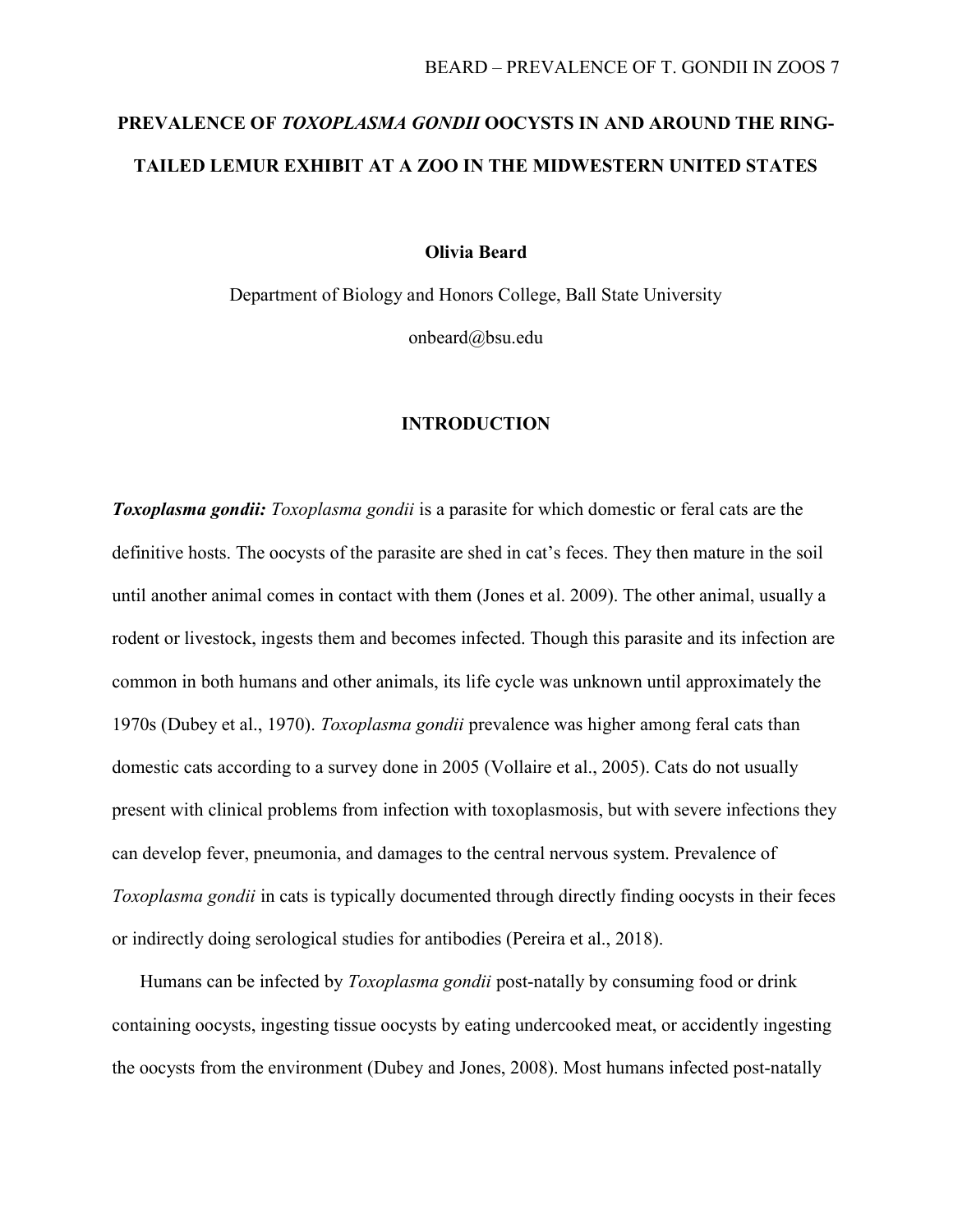are asymptomatic, but some have developed mild diseases. More research needs to be done on whether or not chronic toxoplasmosis in humans has any effect on behavior, mental illness, reaction time, and more (Dubey and Jones, 2008). The biggest risk to human health from infection by *Toxoplasma gondii* is when a woman is infected during pregnancy. This leads to congenital toxoplasmosis which can lead to spontaneous abortion, still-birth, hydrocephalus or microcephalus in a live infant, and other developmental problems (Dubey and Jones, 2008).

The three main ways that *Toxoplasma gondii* is transmitted are congenital infection, ingestion of infected tissues, and ingestion of oocysts. There is no way to distinguish whether the infection was caused by ingesting infected meat or by ingesting oocysts, so most evidence of ingesting infected meat is found by doing prevalence studies with animals such as livestock, however, it is believed that most infections are caused by ingesting oocysts (Dubey and Jones, 2008). The life cycle of Toxoplasma gondii is reliant on oocysts staying in the environment, namely cat feces and soil. In the United States, there are an estimated total of about 150 million cats, with about half being domestic and about half being feral (Dubey and Jones, 2008). There is plenty of potential for transmission of these oocysts in rural settings in the United States, and the midwestern region is known for its rural landscape. Because of the extreme number of cats in the United States, environmental oocyst contamination is nearly impossible to avoid (Dubey and Jones, 2008). Typical cats only shed oocysts for about a week in their lifetimes, so several are shedding oocysts at any given time (Dubey and Jones, 2008). House cats are not the only species to shed oocysts, other felids such as bobcats, which live in the midwestern United States, also shed oocysts, as well as other big cats in other areas of the world (Dubey and Jones, 2008). Viable oocysts have not yet been detected in drinking water in the midwestern United States, but they have been directly found in animal feed and soil, so it is prevalent in that area. It is therefore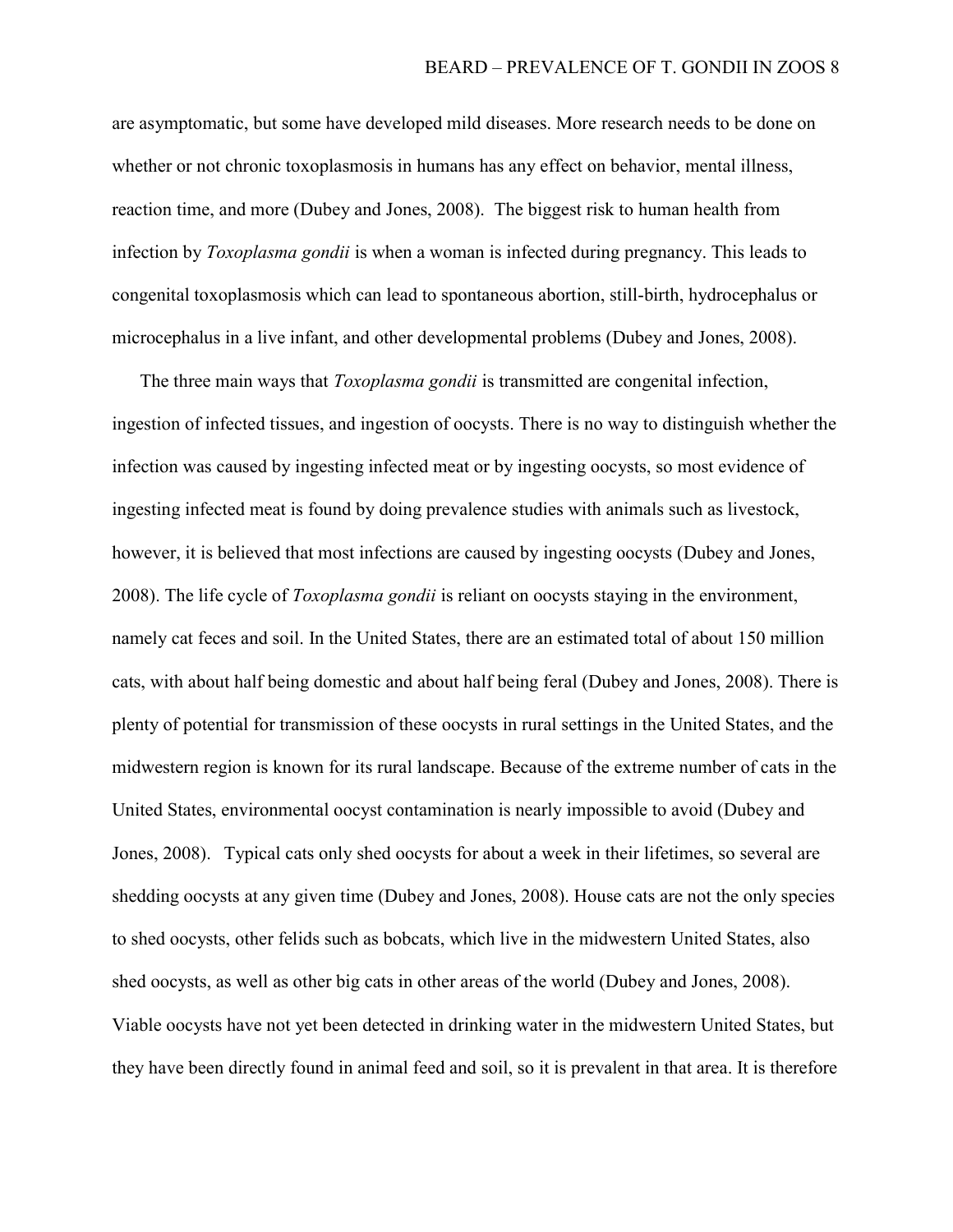likely that oocysts are regularly transported by humans on shoes that have come into contact with contaminated matter in the environment (Dubey and Jones, 2008).

Ring-tailed Lemurs: Ring-tailed lemurs (*Lemur catta*) are prosimians native to the southern and southwestern regions of the island of Madagascar, which is the only area in which they are found in the wild. Their diet consists of mainly fruit and leaves. Females are dominant over males, which allows the females to choose a higher quality diet before the males can (Wilson and Hanlon, 2010). Ring-tailed lemurs, like other folivorous primates, add to their diet by eating soil, and it is hypothesized that this is because they are able to supplement their sodium intake by doing so (Ganzhorn, 1987). In captivity, they eat a larger range of foods which can decrease the fiber that would be found in their diet in their natural habitats (Ganzhorn, 1987). Lemurs obtain their food in part by foraging for it on the ground in both natural and captive habitats (Ganzhorn, 1987). Ring-tailed lemurs in captivity are also highly susceptible to diseases such as toxoplasmosis, coccidiomycosis, and hemosiderosis (Spenser et al., 2004).

**Toxoplasma gondii in primates:** Toxoplasma gondii does not usually lead to death in humans, which are primates (Pearson et al. 2011). However, some species such as marsupials, new world monkeys, lemurs, and others can die of toxoplasmosis if severe enough, and lemurs and new world monkeys are at a high risk for contracting clinical toxoplasmosis (de Camps et al., 2008).

Seven risk factors were outlined in the study "Seroepidemiology of Toxoplasma gondii in zoo animals in selected zoos in the midwestern united states," and they are: sex, freezing meat temperature, washing vegetables thoroughly, frequency of feral cat sightings on zoo grounds, frequency of feral cat control programs, capability of feral cats to enter grain barn, and type of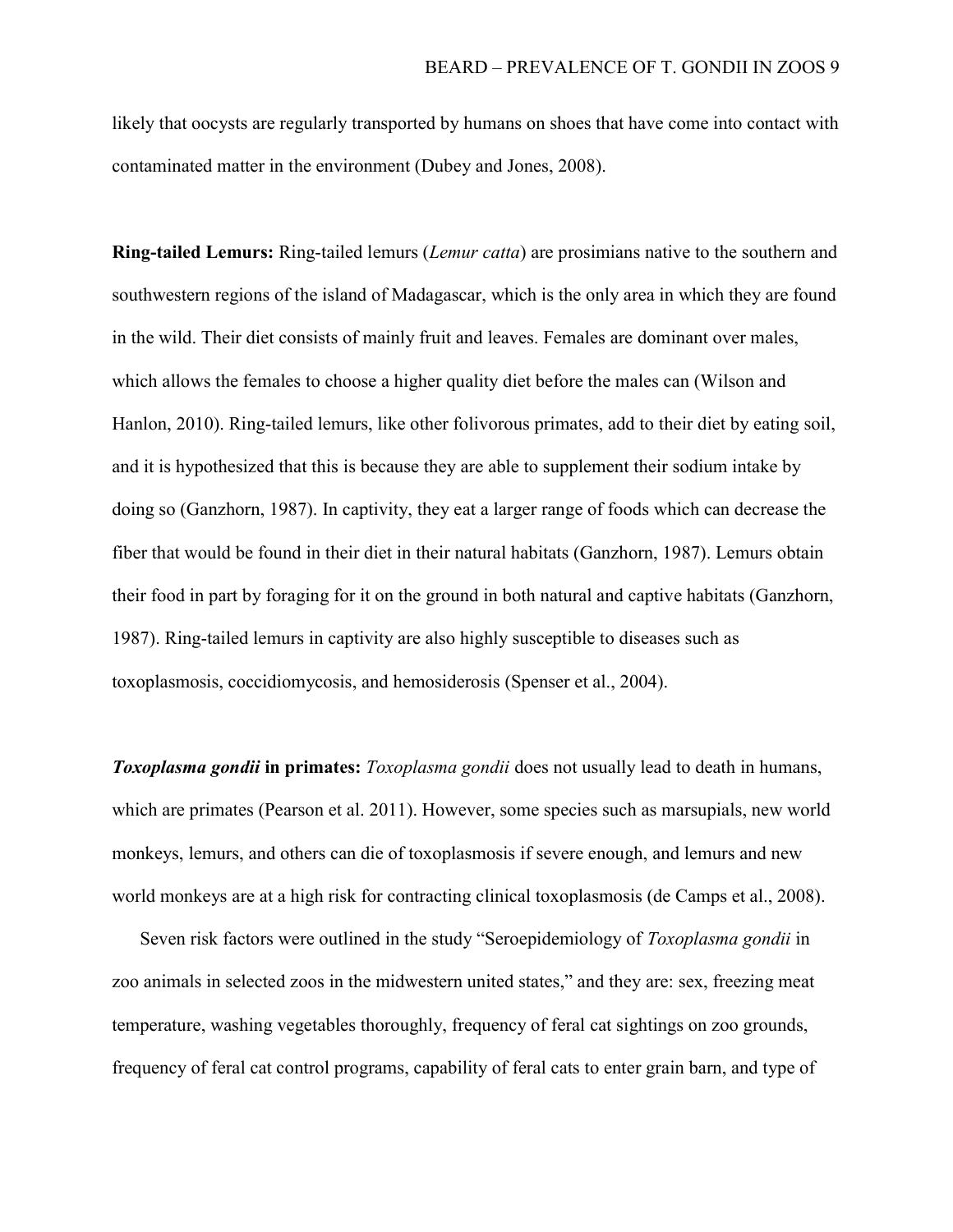exhibit (de Camps et al., 2008). These risk factors, if present, lead to increased susceptibility to Toxoplasma gondii infection in primates in captivity (de Camps et al., 2008).

 One study detailed the investigation surrounding six squirrel monkeys, six ring-tailed lemurs, and two owl monkeys that died within two months of each other at a zoo in the Netherlands. It was found that the primates died of toxoplasmosis, and that the most likely source of the infection was from infected sheep meat which was fed to the primates a couple of weeks earlier (Borst and van Knapen, 1984).

 In one study, 269 serum samples were collected from eight midwestern United States zoos from animals including felids, marsupials, prosimians, New World monkeys, and birds. The serum samples underwent a serological examination and the presence of the Toxoplasma gondii antibodies from each species at each zoo was recorded. Four species of lemurs were found to have seropositivity to the parasite, and all four species of lemurs tested were also found to have respective microscopic agglutination test (MAT) titers. None out of 36 species of New World monkeys were found to have antibodies to *Toxoplasma gondii*. (de Camps et al., 2008).

 However, several squirrel monkeys, which are New World monkeys, at a zoo in Japan were found to be seropositive shortly before they died of toxoplasmosis. This article discusses that New World primates are particularly susceptible to infection of *Toxoplasma gondii*, but they are arboreal, so they have less contact with the ground (and therefore, soil) than other animals may. The study concluded that the source of the infection for these squirrel monkeys was likely from food or water contaminated with Toxoplasma gondii oocysts, as stray cats had been seen in the area around their enclosure (Nishimura et al. 2018).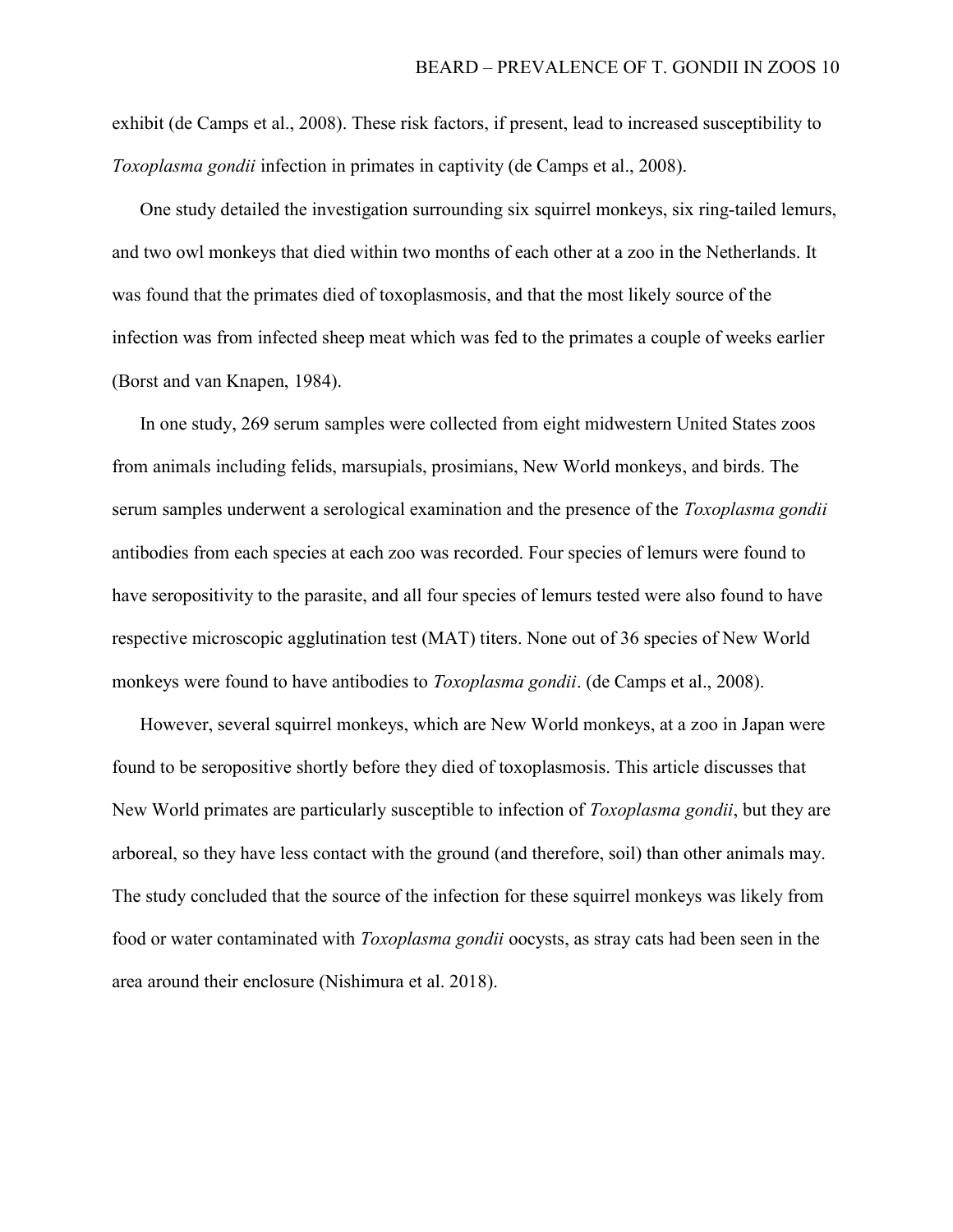Primates that have been studied in relation to toxoplasmosis have been known to give negative results even after deliberate experimental infection, which suggests that false negatives could skew the actual prevalence of toxoplasmosis in primates (Itakura and Nigi, 1968).

**Toxoplasma gondii in lemurs:** At a zoo in Alabama, a three year old female ring-tailed lemur presented with symptoms of lethargy, anorexia, and dyspnea, and was transferred to an animal clinic where she died before being examined. A necropsy was performed and tachyzoites of Toxoplasma gondii were found on lung smears and in sections of the liver and the spleen. Interstitial pneumonia and cellular necrosis were also found. All of this combined with other findings from the necropsy confirms toxoplasmosis as the cause of death for this lemur. The most likely cause of the toxoplasmosis that killed these lemurs was the passage of the oocysts either by fruits and vegetables or by being carried on the feet of blackbirds flying from felid exhibits to the lemur exhibit (Spenser et al. 2004).

 At one zoo in the Midwest, the Cincinnati Zoo, four ring-tailed lemurs died within two months of each other, with depression being the main symptom of all of them. Toxoplasmosis was determined to be the cause of death for all four lemurs, with their necropsies showing necrosis in the lymph nodes, livers, and spleens of all of them. Toxoplasma gondii tachyzoites were found in all of the aforementioned organs, as well (Dubey et al., 1985). The six lemurs at the Cincinnati Zoo were housed inside the primate building next to 20 cats of a variety of species and four ruffled lemurs (*Lemur L varigatus*). Fecal samples were collected from the cats that were housed near the lemurs, but all were negative for *Toxoplasma gondii* oocysts. The most probably cause of the lemur's infections was oocysts shed by the cats in the building. Even though their fecal samples were negative for oocysts, they had been fed raw meat routinely and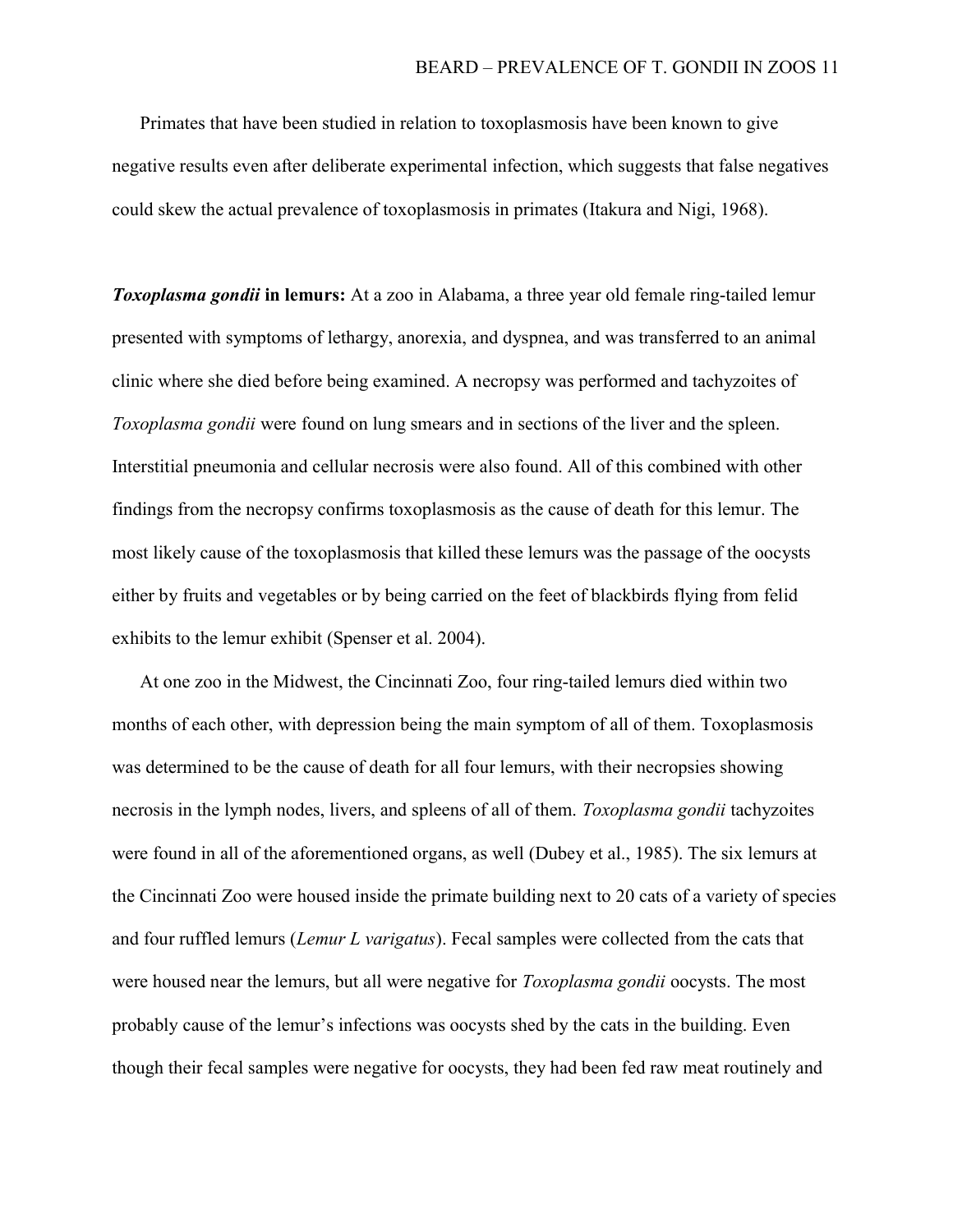oocysts are only shed in feces for about a week after consuming infected meat. The feces could have been tracked from the cat exhibits to the lemur exhibit, as the same person was in charge of cleaning all exhibits in the building. The two surviving ring-tailed lemurs were not seropositive for Toxoplasma gondii (Dubey et al., 1985).

Toxoplasma gondii is known to cause reproductive issues such as spontaneous abortions and still-births when human women are infected during pregnancy (Dubey and Jones, 2008). A study done in Spain followed an adult female ring-tailed lemur in captivity that was pregnant with four fetuses. She fell ill and presented with a distended abdomen and lowered appetite. One week later, she delivered two still-births, one fetus was removed due to bad positioning, and the last fetus was delivered still-born as well. The lemur recovered from the births but died two weeks later after presenting with anorexia (Juan-Salles et al., 2011). At this zoo, feral cats are known to frequent the areas around the lemur exhibit and have even been seen sitting on top of the wire fence that constitutes the roof of the enclosure. Pregnancy has been found to be a factor in increasing vulnerability to *Toxoplasma gondii* infection (Thouvenin et al., 1997), and because of this, the authors of this study concluded that an apparent reactivation of toxoplasmosis in the mother is what caused her death as well as the deaths of her offspring (Juan-Salles et al., 2011). There is evidence of vertical transmission of *Toxoplasma gondii* because the mother's placentitis was followed by fetal infection. This also indicates that it may be possible for fetuses to survive and maintain toxoplasmosis infection through vertical transmission (Juan-Salles et al., 2011).

**Toxoplasma gondii in lemurs in the Midwest in certain enclosures:** In the case of other nonhuman primates, namely the lemurs at a zoo in the midwestern United States, it has led to illness and a few cases of mortality. Per zoo employees, feral cats roam the zoo grounds by night.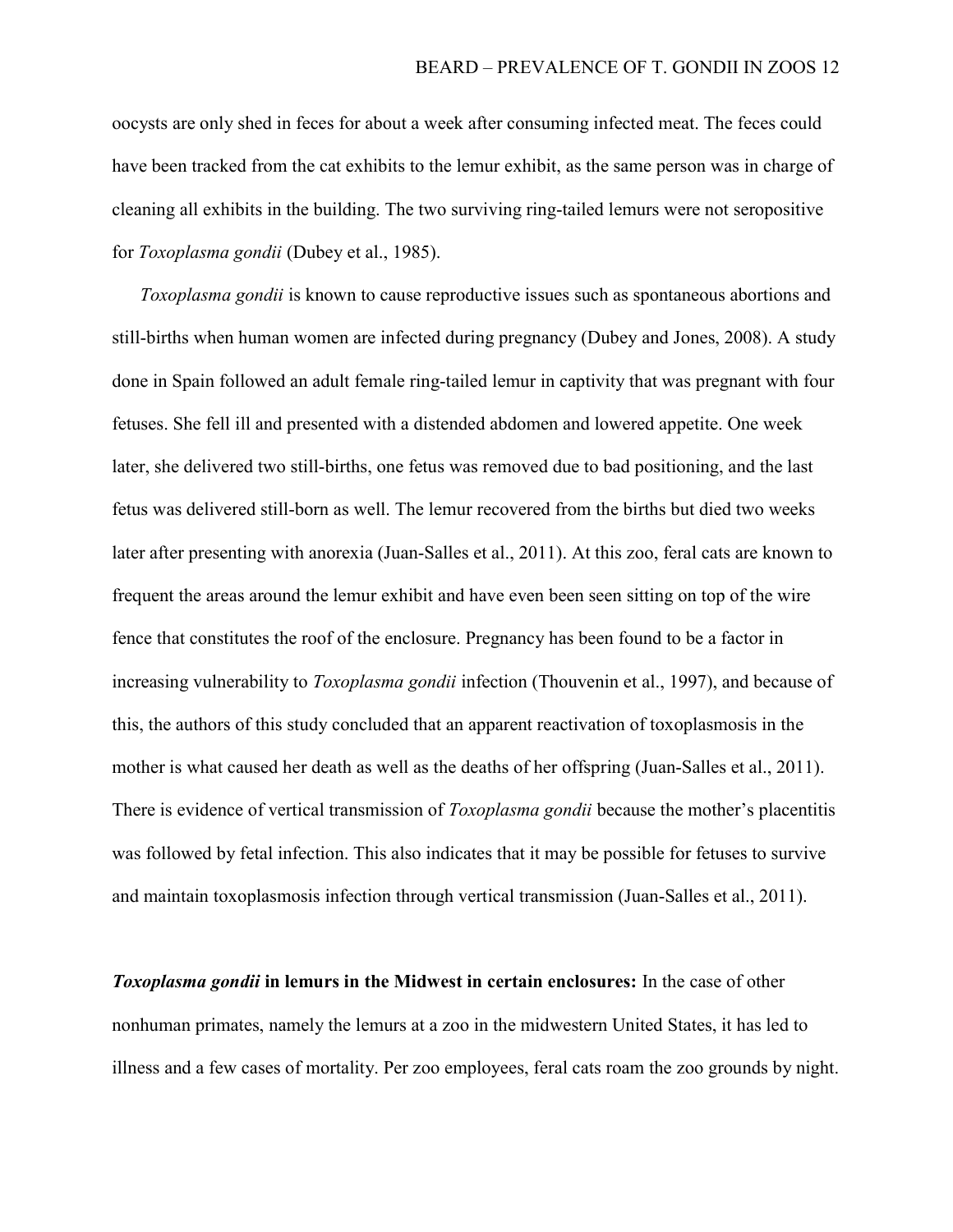Before the lemur exhibit was built, the plot of land that currently houses the lemur exhibit was used for a gibbon exhibit, and previous to that, it was an open grassy area.

According to one study, *Toxoplasma gondii* infection sources could not be exactly pinpointed, but animals in zoos in the midwestern United States are mainly becoming infected by oocyst ingestion, which happens by consuming stray cat feces containing shed oocysts or by transport of the shed oocysts to the enclosures through the clothes, shoes, or equipment of the zookeeper, or though other animals such as birds and insects. This study also explains that animals in open outdoor enclosures had a significantly high risk factor for *Toxoplasma gondii* infection (de Camps et al., 2008).

Another study points to Toxoplasma gondii oocysts being dropped into the lemur exhibit from the feet of blackbirds that had also been near the feline exhibits or by unwashed fruit or vegetables (Spenser et al., 2004). The construction and type of exhibit contributed to this, as the mesh covering it was large enough to allow droppings from birds to fall through.

#### MATERIALS AND METHODS

Preparation: An extensive literature search and thorough analysis was conducted over the topics of parasite and mammal interaction, Toxoplasma gondii, ring-tailed lemurs, Toxoplasma gondii in ring-tailed lemurs, and common ring-tailed lemur enclosure designs in the Midwestern United States.

 A grant from the Josie and Geoff Fox Research Fund at Ball State University was obtained for the amount of \$258.80 to pay for gas and supplies for this research. An AMS one-piece gator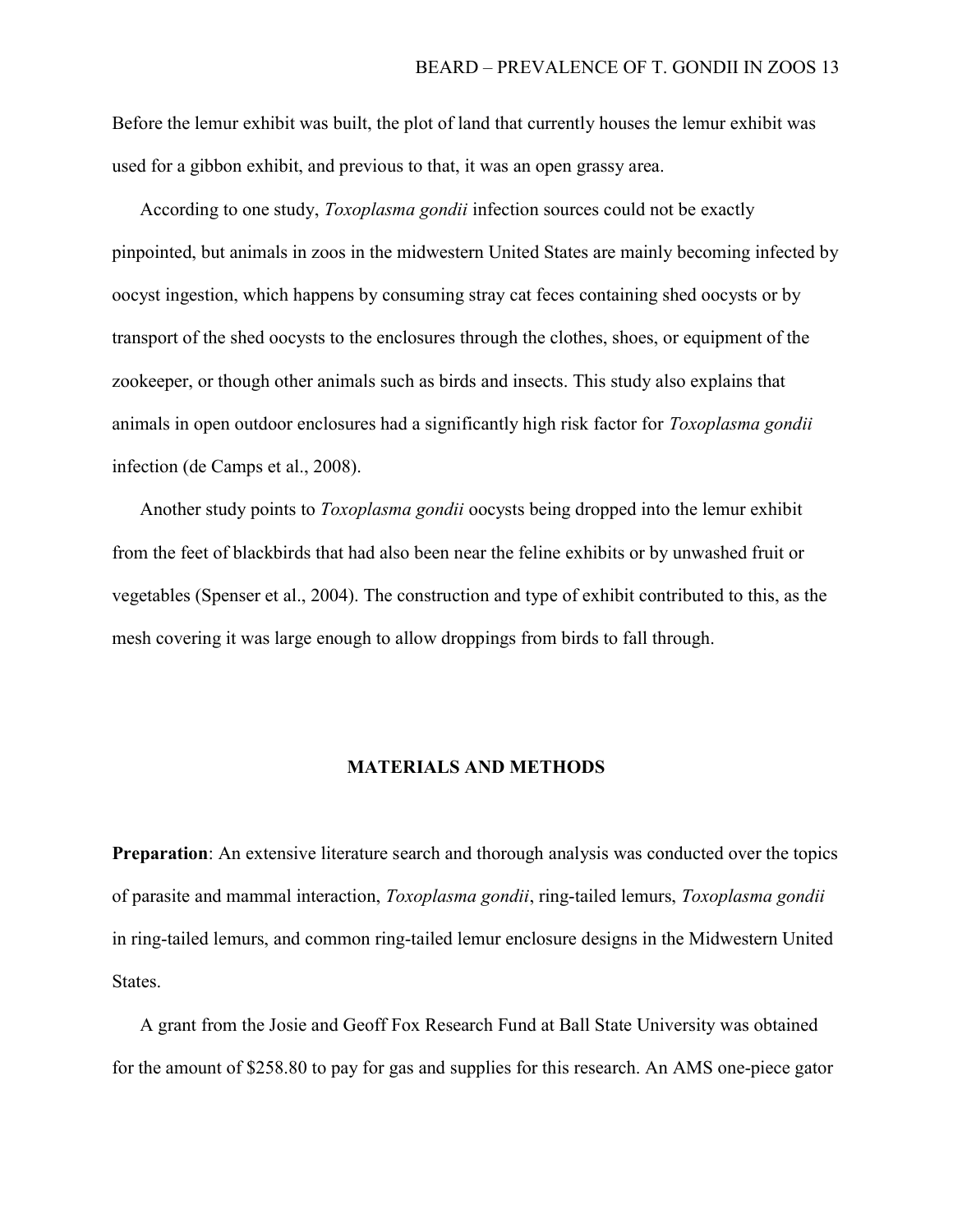probe was obtained from Dr. Jessi Haeft from the Ball State Department of Natural Resources. A 60 quart cooler and several gallon-sized re-closable bags were purchased with money from the grant. Travel authorization was approved from Ball State University before travel to a zoo in the Midwest to obtain soil samples.

Sampling: Upon arrival at the zoo at 8:30am on March 21, 2019, access to the ring-tailed lemur enclosure was granted and ten soil samples were taken at random points within the exhibit. Samples were obtained by inserting the gator probe into the soil at a 90 degree angle and pushing it down until it was approximately six inches into the soil. The probe was then slowly removed from the soil and the samples were each placed in a separate bag that was labeled with the location and the date. After collecting the ten samples inside the exhibit, the gator probe was cleaned off with Lysol brand disinfecting wipes, and then dried. Next, ten soil samples were taken in random locations within the grassy area surrounding the ring-tailed lemur exhibit in the same way. All samples were then placed in the 60 quart cooler along with ice to keep them cool and transported back to Dr. Bernot's lab at Ball State University to be refrigerated.

Analysis Preparation: 50ml glass test tubes, 50ml falcon tubes, gauze, and a mesh sieve were obtained. A 2% solution of  $H_2SO_4$  was made by diluting 95% sulfuric acid with distilled water. A sucrose solution with a specific gravity of 1.15 was made by adding 113.4 grams of table sugar to 946.4ml of distilled water (Lelu et al., 2011).

Treatment A: 5 grams of soil from each sample from inside the exhibit was added to its own 50ml test tube. 2.5ml of  $H_2SO_4(2\%)$  was added to each and was left to stand overnight. 10ml of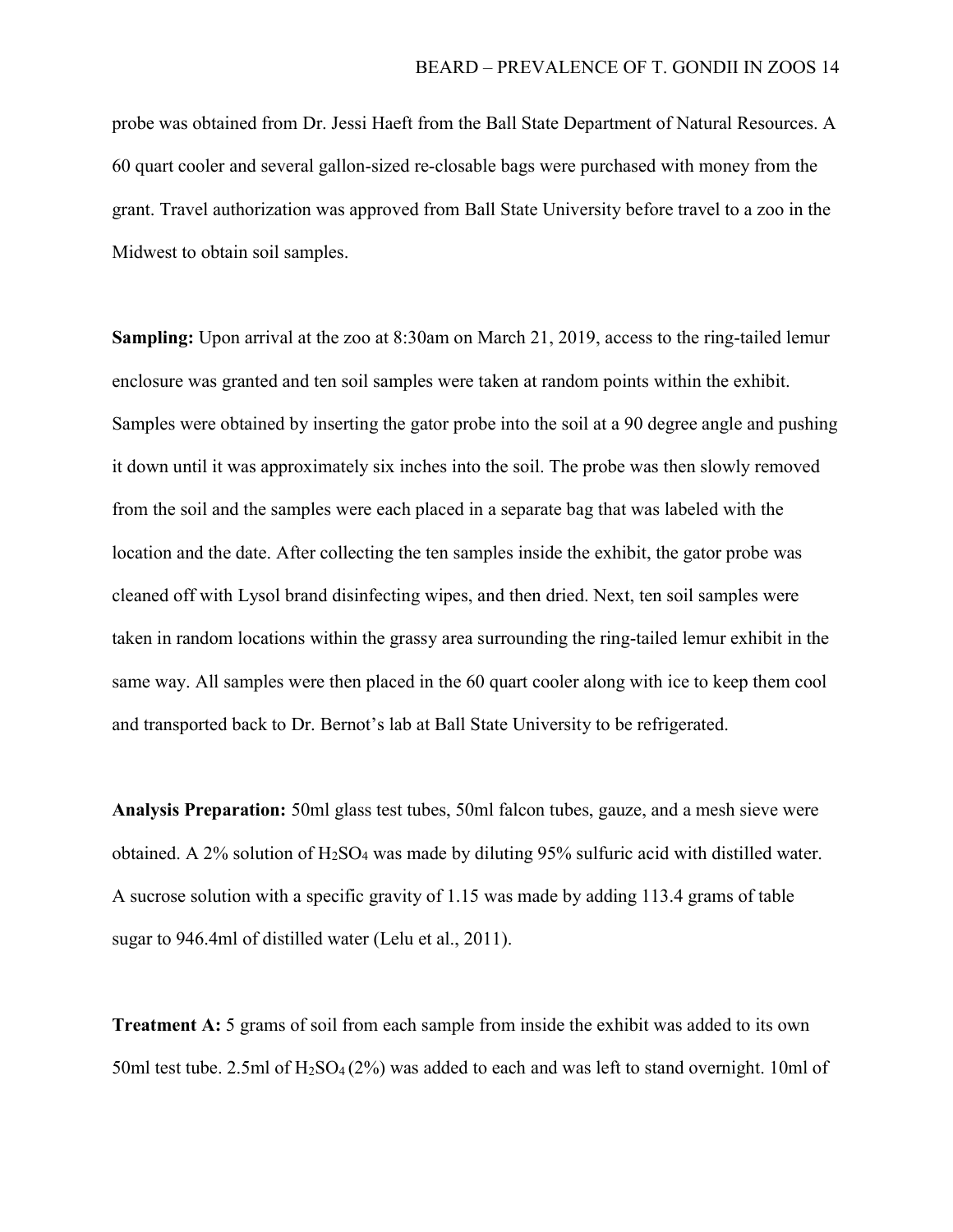deionized water was added to each tube and they were each then vortexed for 1 minute. Each solution was filtered through a fine mesh sieve and then centrifuged for 5 minutes. The supernatant was discarded and then 2.5ml of sucrose solution (s.g. 1.15) was added. It was centrifuged for an additional 5 minutes. The supernatant (1.5ml) was then discarded and 7.5ml of water was added. This was then vortexed for 1 minute and centrifuged one last time for 5 minutes. The result was preserved. Repeat for each sample from outside of the exhibit (Lelu et al., 2011).

Treatment B: 5 grams of soil from each sample from inside the exhibit was added to its own 50ml test tube. 2.5ml of  $H_2SO_4(2%)$  was added to each and was left to stand overnight. 10ml of deionized water was added to each tube and they were each then vortexed for 1 minute. The sample was then separated into two falcon tubes. A cold  $(4^{\circ} \text{ C})$  sucrose solution (s.g. 1.15) was then placed under the soil mixture and centrifuged for 20 minutes. The interface was then discarded. 17.5ml of water was added, then it was vortexed for 1 minute and centrifuged again for 20 minutes. The two sediments (1ml each) were mixed together in one 50ml test tube. 17.5ml of water was added, then it was again vortexed for 1 minute and centrifuged for 20 minutes. 1ml of the result was preserved. Repeat for each sample from outside of the exhibit (Lelu et al., 2011).

Analysis: A vial of *Toxoplasma gondii* oocysts was obtained from Dr. Bernot's lab at Ball State University. A slide was prepared with the oocysts and was looked at through a compound microscope for comparison purposes for analyzing the soil samples obtained from the zoo in the Midwest for oocysts.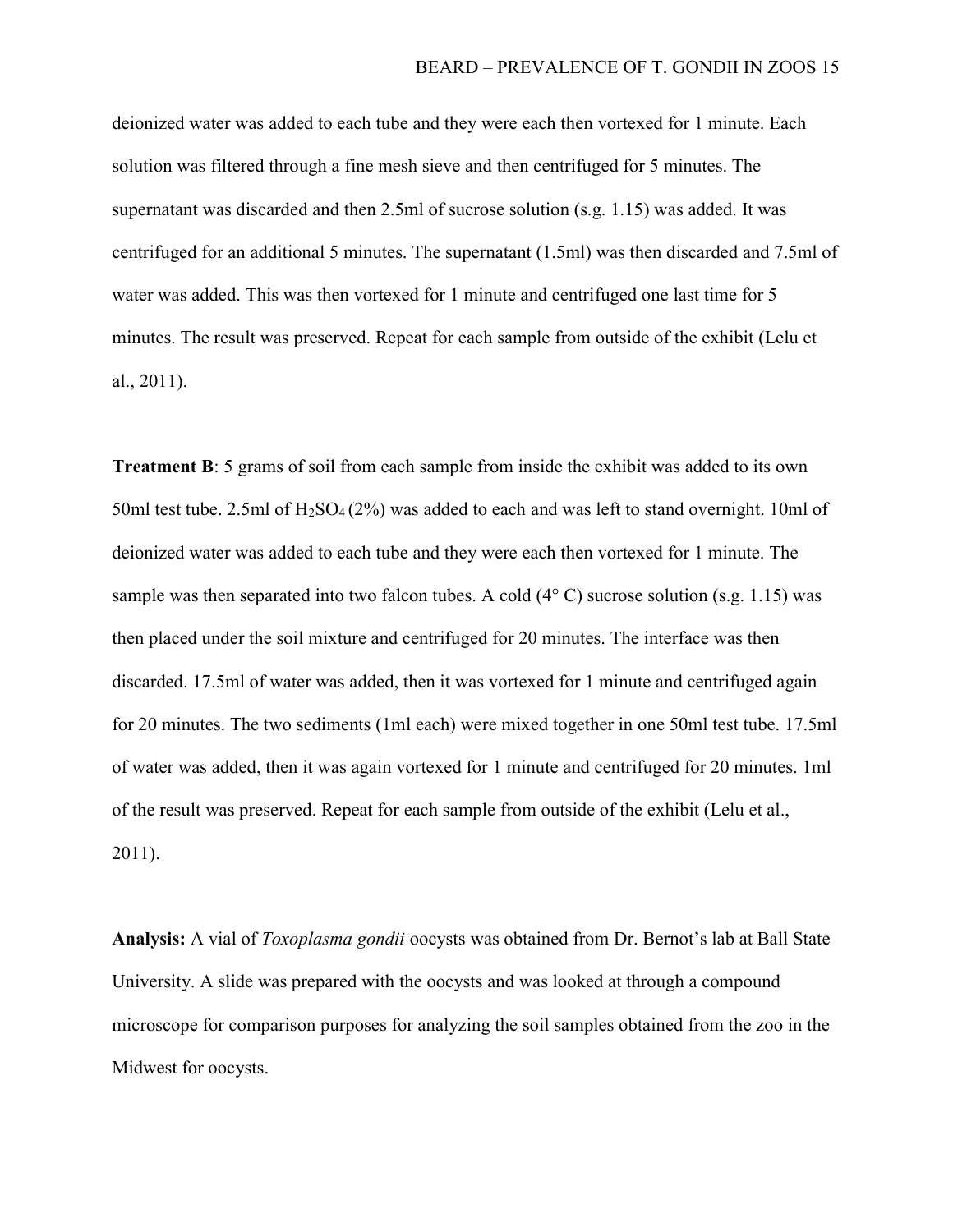Methods were adapted from Lelu et al. (2011).

### **RESULTS**

 None of the ten soil samples from inside the exhibit yielded Toxoplasma gondii oocysts with either treatment A or treatment B. Similarly, none of the ten soil samples from outside the exhibit yielded Toxoplasma gondii oocysts with either treatment A or treatment B.

### DISCUSSION

In the present study, no *Toxoplasma gondii* oocysts were found in any of the soil samples taken using either treatment A or B from inside or outside of the exhibit. While these results are disappointing, it does not mean that there are no oocysts in any of the soil surrounding the exhibit. The methods used were adapted from Lelu et al (2011) but were not followed exactly due to lack of chemicals. Only 18% of oocysts were recovered from that study even with more extensive methods (Lelu et al., 2011). It is not easy, technically speaking, to determine environmental oocyst contamination because cat feces can be found anywhere from buried in soil to on street pavement. Not much is known about the survival rate of oocysts that are exposed to the natural elements, either (Dubey and Jones, 2008). New techniques to find oocyst prevalence in soil are needed in order for studies to be more successful in finding the source of Toxoplasma gondii oocysts.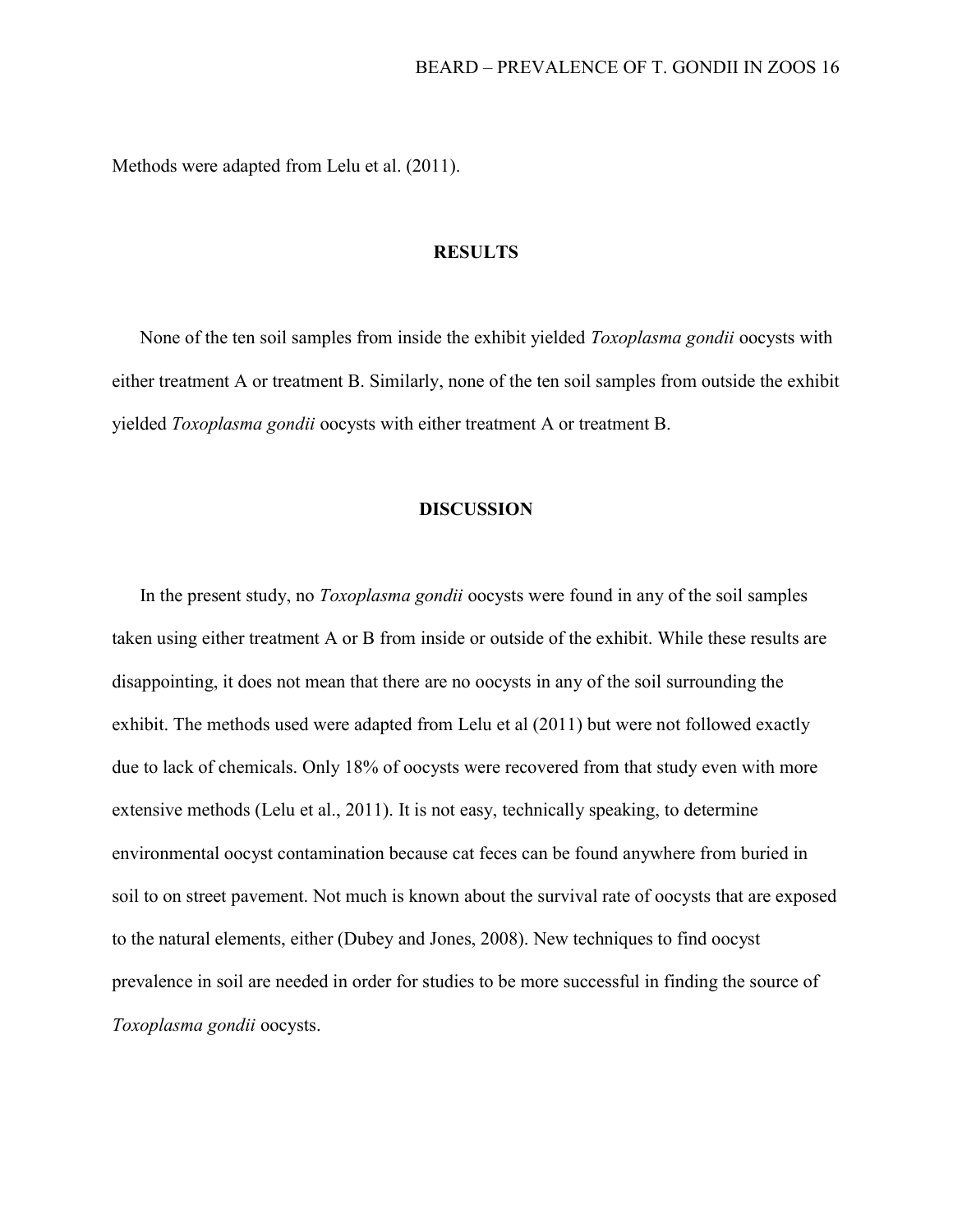Other studies have found the source of *Toxoplasma gondii* oocysts to have originated from other sources. For example, the thorough washing of produce can still not remove all Toxoplasma gondii oocysts (Spenser et al., 2004), so infection may stem from dirty produce fed to lemurs. Additionally, undercooked meat served to felids is a large risk to captive lemurs, as well. One study done in Cincinnati suggests that for optimal prevention of *Toxoplasma gondii* infection in captive ring-tailed lemurs, all meat should be cooked to 66° C for 30 minutes. This is extremely important before being fed to felines, because one cat is able to shed millions of oocysts in the span of one week, and those oocysts are able to live in soil for months (Dubey et al., 1985). This study also suggests distancing the enclosures of primates and cats so that accidental contamination is less likely to occur when zookeepers enter them (Dubey et al., 1985). A study from Alabama suggests that zoos with captive lemurs should use cautious hygiene methods and also not feed raw meat to felids without first freezing it to rid any oocysts that may have persisted (Spenser et al., 2004).

 Because ring-tailed lemurs have been known to eat soil to supplement their diets in the wild, there is reason to believe that they may do so in captivity, as well (Ganzhorn, 1987). This natural behavior could increase the risk of contracting toxoplasmosis in exhibits where the ground consists of soil, such as at the zoo at which this study was conducted. Outdoor lemur enclosures typically have a mesh "roof" to keep the animals contained, but soil or seeds dropped from the feet of birds can easily pass through most mesh sizes that may be used in exhibit construction (Spenser et al. 2004). Similarly, cats may transport Toxoplasma gondii oocysts by defecating into an exhibit through the mesh by sitting on top of it (Juan-Salles et al., 2011). Stillbirths, placentitis, and disseminated fetal infection could be a future problem for the zoo at which this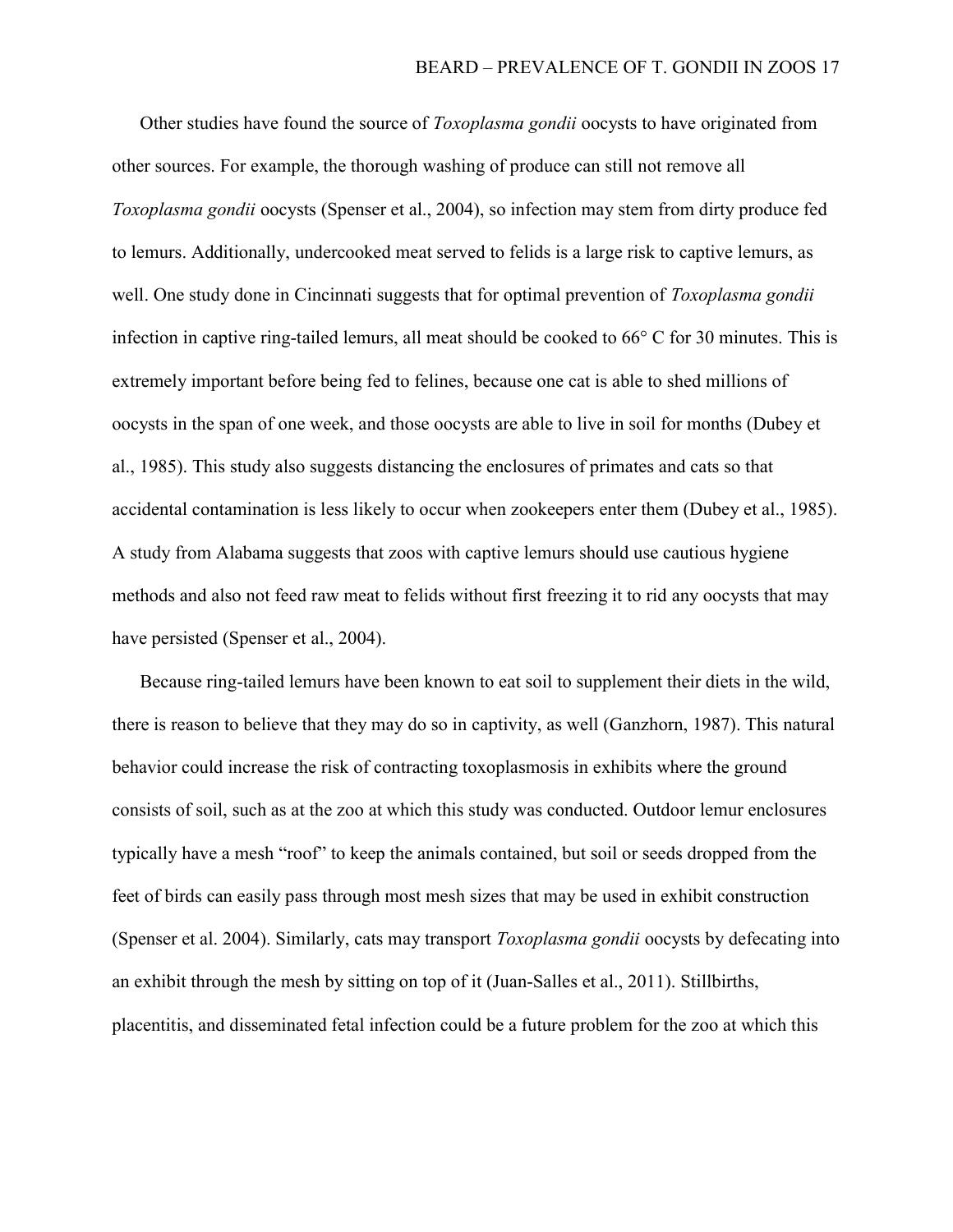study was conducted (Juan-Salles et al., 2011), but more research should be done on whether ring-tailed lemurs can survive toxoplasmosis infection.

Although no *Toxoplasma gondii* oocysts were found in the soil collected for this study, the ring-tailed lemurs at this particular zoo are still susceptible to toxoplasmosis, and since it has been seen before at this zoo, the oocysts are coming from somewhere. Research on more efficient and successful methods for Toxoplasma gondii oocyst extraction from soil should be done. The ring-tailed lemur exhibit construction at this zoo should be reevaluated and altered to decrease the risk of toxoplasmosis infection to the lemurs. Meat fed to felids at the zoo should either be thoroughly cooked or contained where wild birds are not able to transport it to other exhibits. Care should also be taken when zookeepers travel between exhibits to not transfer potentially-contaminated soil to areas where the ring-tailed lemurs could ingest it.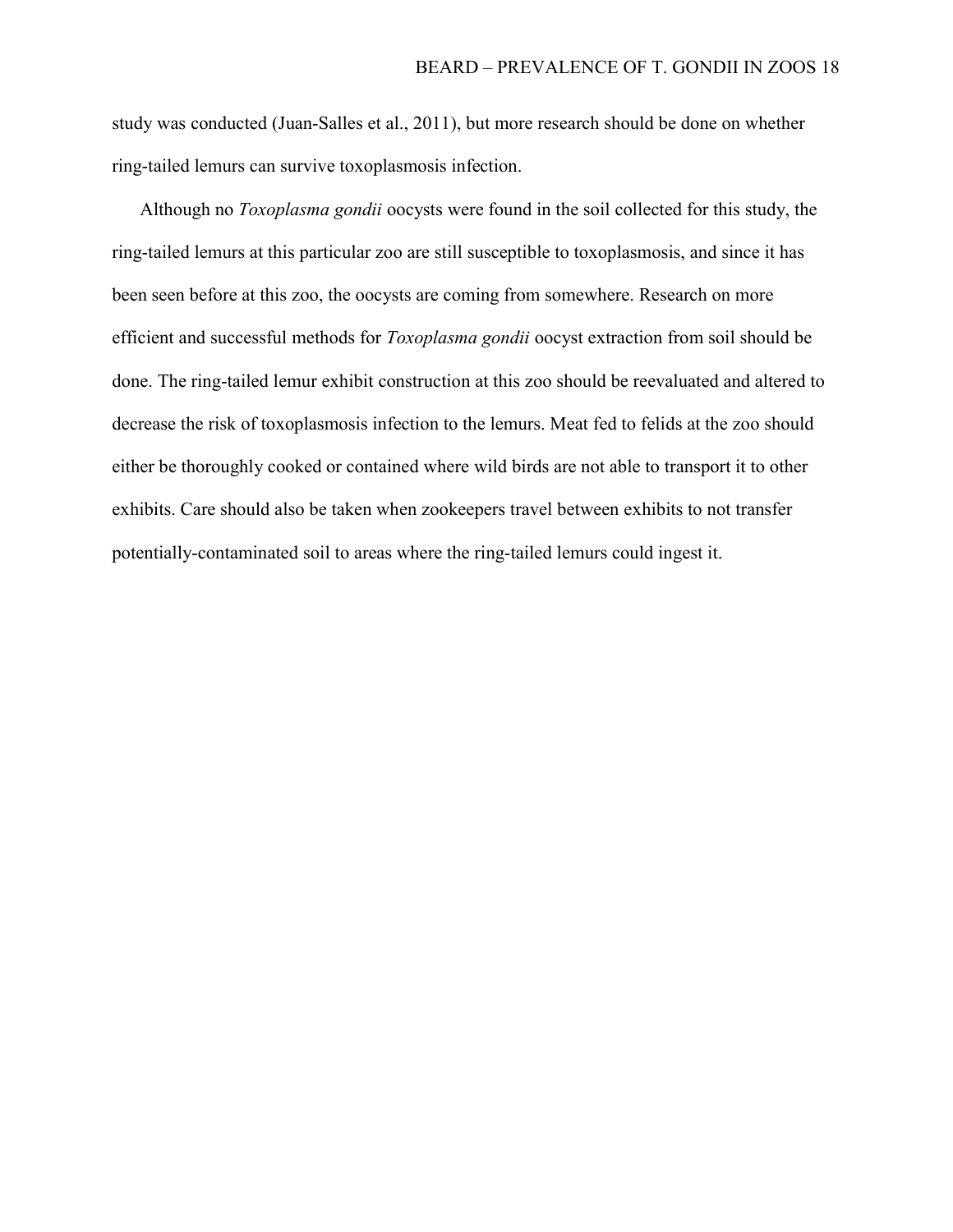### LITERATURE CITED

- Borst, G. H. A. and van Knapen, F. 1984. Acute acquired toxoplasmosis in primates in a zoo. American Association of Zoo Veterinarians 15:60-62.
- de Camps, S., Dubey, J. P., and Saville, W. J. A. 2008. Seroepidemiology of Toxoplasma gondii in zoo animals in selected zoos in the midwestern United States. The Journal of Parasitology 94:648-653.
- Dubey, J. P. and Jones, J. L. 2008. Toxoplasma gondii infection in humans and animals in the United States. International Journal for Parasitology 38:1257-1278.
- Dubey, J. P., Miller, N. L., and Frenkel, J. K. 1970. The Toxoplasma gondii oocyst from cat feces. Journal of Experimental Medicine 132:636-662.
- Dubey, J.P., Kramer, L. W., and Weisbrode, S. E. 1985. Acute death associated with *Toxoplasma* gondii in ring-tailed lemurs. Journal of the American Veterinary Medical Association 187:1272-1273.
- Ganzhorn, J. U. 1985. Soil consumption of two groups of semi-free ranging lemurs (Lemur catta and Lemur fulvus). Ethology 74:146-154.
- Itakura, C., and Nigi, H. 1968. Histopathological observations on two spontaneous cases of toxoplasmosis in the monkey *(Lemur catta)*. Nihon Juigaku Zasshi 6:341-346.
- Juan-Salles, C., Mainez, M., Marco, A., and Malabia Sanchis, A. M. 2011. Localized toxoplasmosis in a ring-tailed lemur *(Lemur catta)* causing placentitis, stillbirths, and disseminated fetal infection. Journal of Veterinary Diagnostic Investigation 23:1041- 1045.